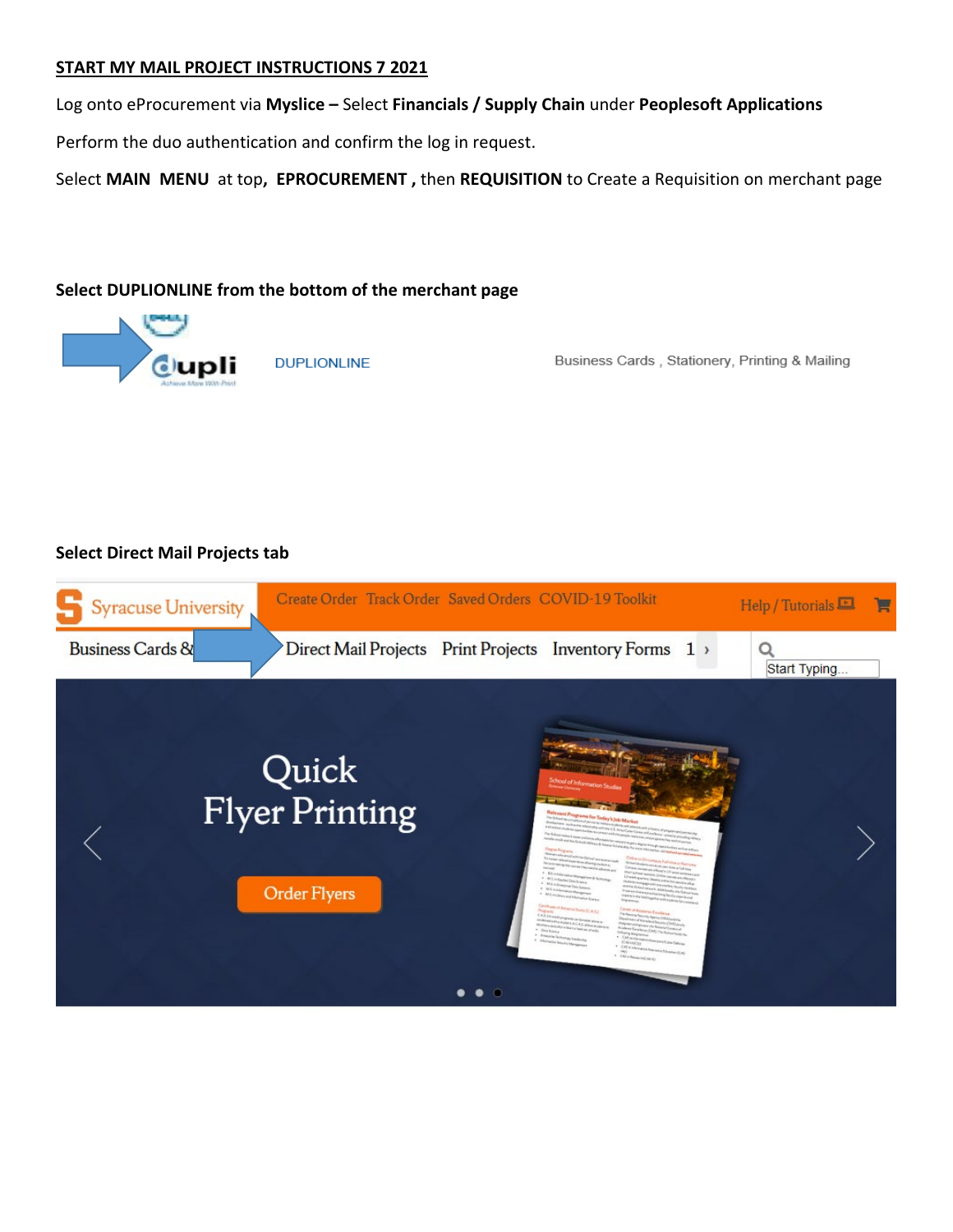### **Select Start my Direct Mail Project**



 $\mathcal{L}_{\mathcal{A}}$ 

 $\lambda$ 

**Complete the MAIL REQUEST FORM -** Populate all fields, if the information does not apply – enter N/A to fill the field and avoid a missing information pop up!

 $\epsilon$ 

 $\overline{\phantom{a}}$ 

 $\sim$ 

| <b>Direct Mail Projects</b><br>Main > Direct Mail Projects > Start my Direct Mail Project |  |
|-------------------------------------------------------------------------------------------|--|
|                                                                                           |  |
| Item Code:<br>mailQuote de                                                                |  |
| Description:<br>Start my Direct Mail Project                                              |  |
| Imprints<br>* denotes required fields                                                     |  |
| <b>Mail Request Form</b><br>Target Mail Date (required)                                   |  |
| Please note mailings can take 4-7 days from proof approval.<br>yyyy-mm-dd                 |  |
| Project Name (required)                                                                   |  |
| Department Name (required)                                                                |  |
| Contact Person (required)                                                                 |  |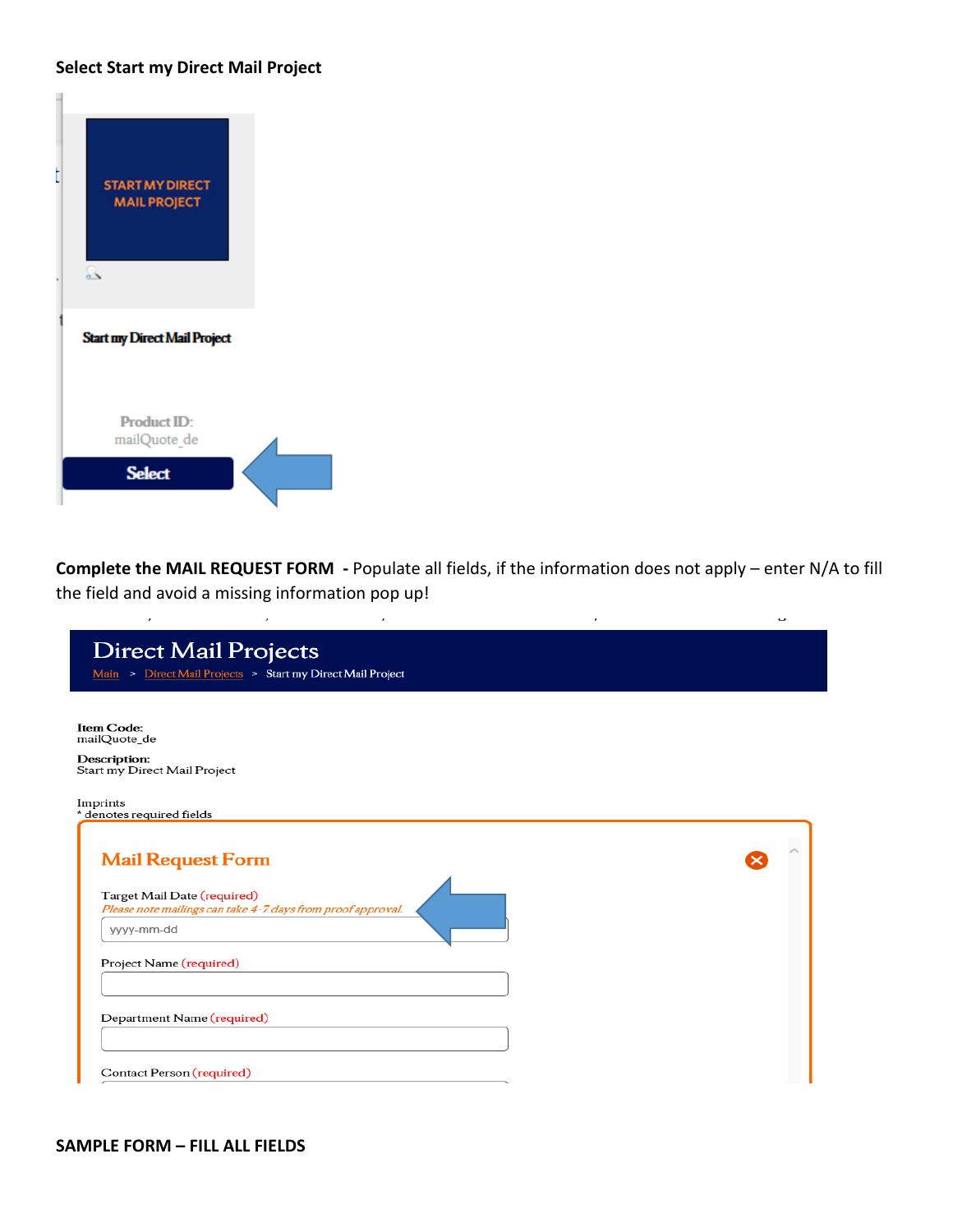# MAIL QUOTE REQUEST TEST

## Department Name (required)

**PURCHASING** 

Contact Person (required)

**Betsy McInerney** 

Contact Phone (required)

315-443-5926

# Contact Email (required)

eamciner@syr.edu

## Mail Counts (required)

If you do not have address data, provide best estimate.

1000

# Total Quantity (required)

(address count plus number of pieces that will not be mailed = Total Quantity)

1050

# Brief Project Description (required)

(i.e. personalized color print letter with #9 reply envelope into a #10 non window envelope)

Personalized letter for fall solicitation, 8.5 x 14 with tear off and #9 reply envelopes included . #10 department window envelope |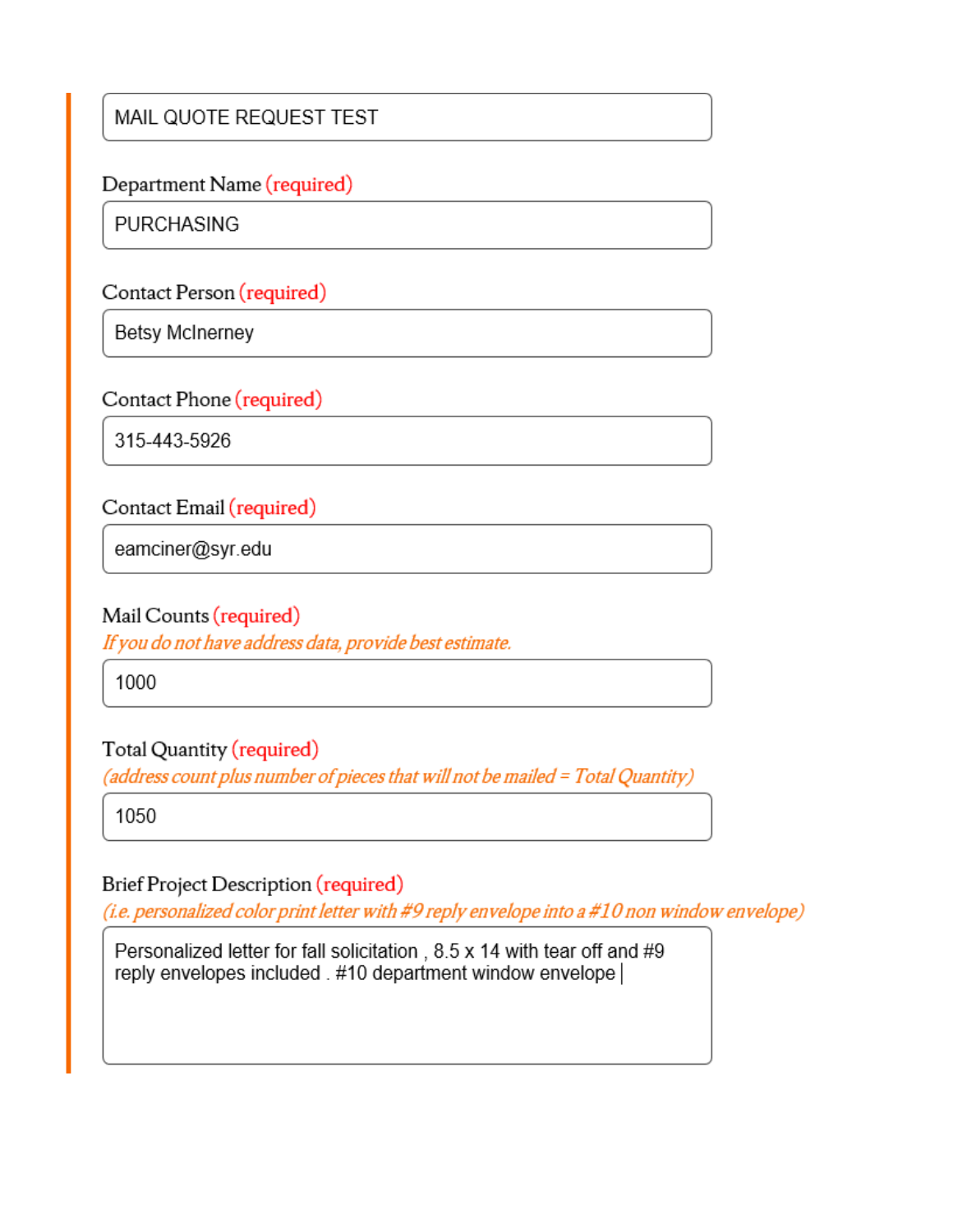Mailer Type

Personalized Letter/Form

## **Printed Materials From**

Dupli to Print

## Delivery Date of Materials

 $N/A$ 

### Mail Class

Non Profit is used for Marketing Mail Least cost - .173 cents each - Letter Rate Not time sensitive delivery required - minimum 200 pieces 7-10 days in the postal stream to reach recipients Undeliverable pieces are not returned-recycled at USPS

 $\overline{\mathsf{v}}$ 

 $\checkmark$ 

∽∣

 $\checkmark$ 

First Class is used for Time Sensitive Delivery .459 cents each - Letter Rat Minimum 500 pieces Live stamps are .55 each 1–3 days in the postal stream to reach recipients<br>Undeliverable pieces are returned to sender

 $\Box$ 1st Class ⊠ Non Profit Standard  $\triangledown$  Campus  $\Box$ International  $\Box$  Return to Client

## Would you like duplicates removed from the data?

Yes

### Would you like your extra materials delivered back to you?

Yes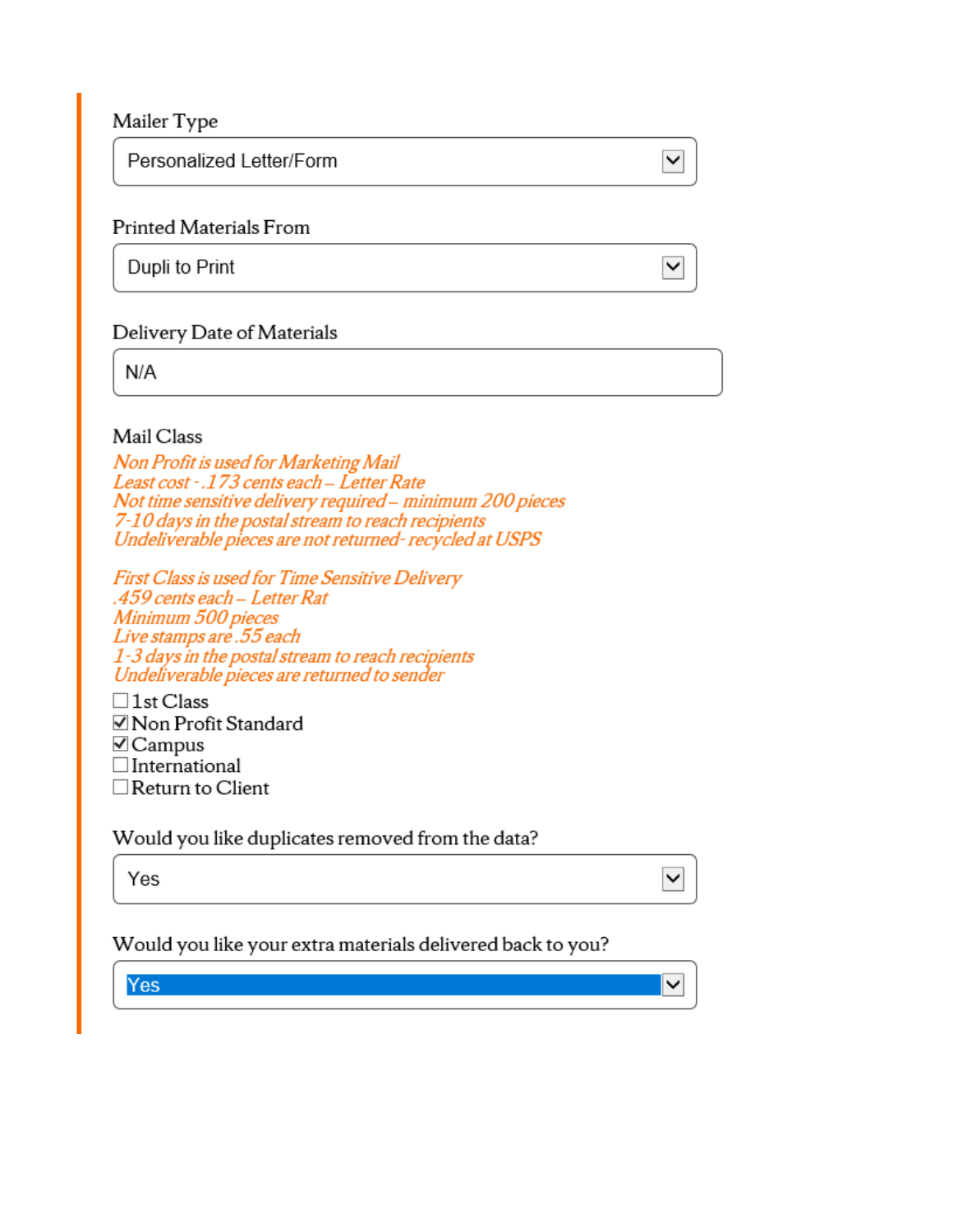Return address for materials

**ATTN: Betsy McInerney** Skytop Office Building - first floor - ROOM 140 Syracuse NY 13244

## Artwork File 1

NOTE: Address data files should never be emailed to Dupli. Secure file transfer protocol is to upload using the Filezilla desktop application or email within the SU firewall to eamciner@syr.edu.

\\hd.ad.syr.edu\01\f25c56\Documents\Deskto Browse...

Art Files larger than 10mb should be sent via We Transfer to the suorders@duplionline.com email address.

## Artwork File 2

NOTE: Address data files should never be emailed to Dupli. Secure file transfer protocol is to upload using the Filezilla desktop application or email within the SU firewall to eamciner@syr.edu.

Browse...

 $\checkmark$ 

Art Files larger than 10mb should be sent via We Transfer to the suorders@duplionline.com email address.

# PDF Proof Required? (required)

Proof will be emailed - Allow a MINIMUM of 24 hours.

Yes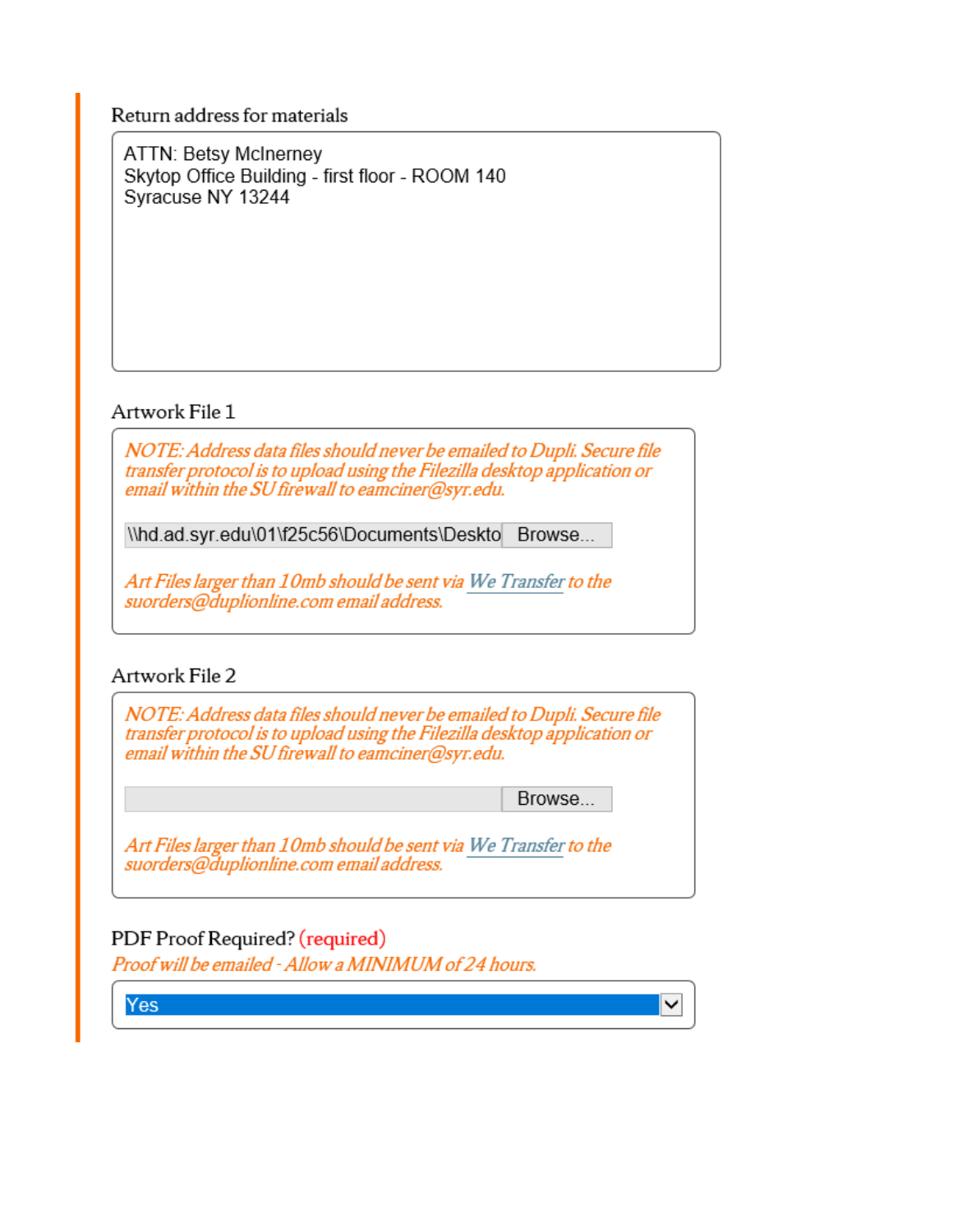**Complete the MAIL REQUEST FORM -** Populate all fields, if the information does not apply – enter N/A to fill the field and avoid a missing information pop up! COMPLETE ALL FIELDS IN THE FORM AND SELECT SAVE



**Once your form information is saved – Select REQUEST QUOTE** 

### **SHOW Request Details**

You request details have been saved, please click the Request Quote button to send your request for processing.



When you have successfully uploaded your item, click this button to request a custom quote. Your order will be set to a status of saved, and you will receive an email letting you know when you can come back in to the system to review your order. Standard turnaround time for quotes is 24-48 hours.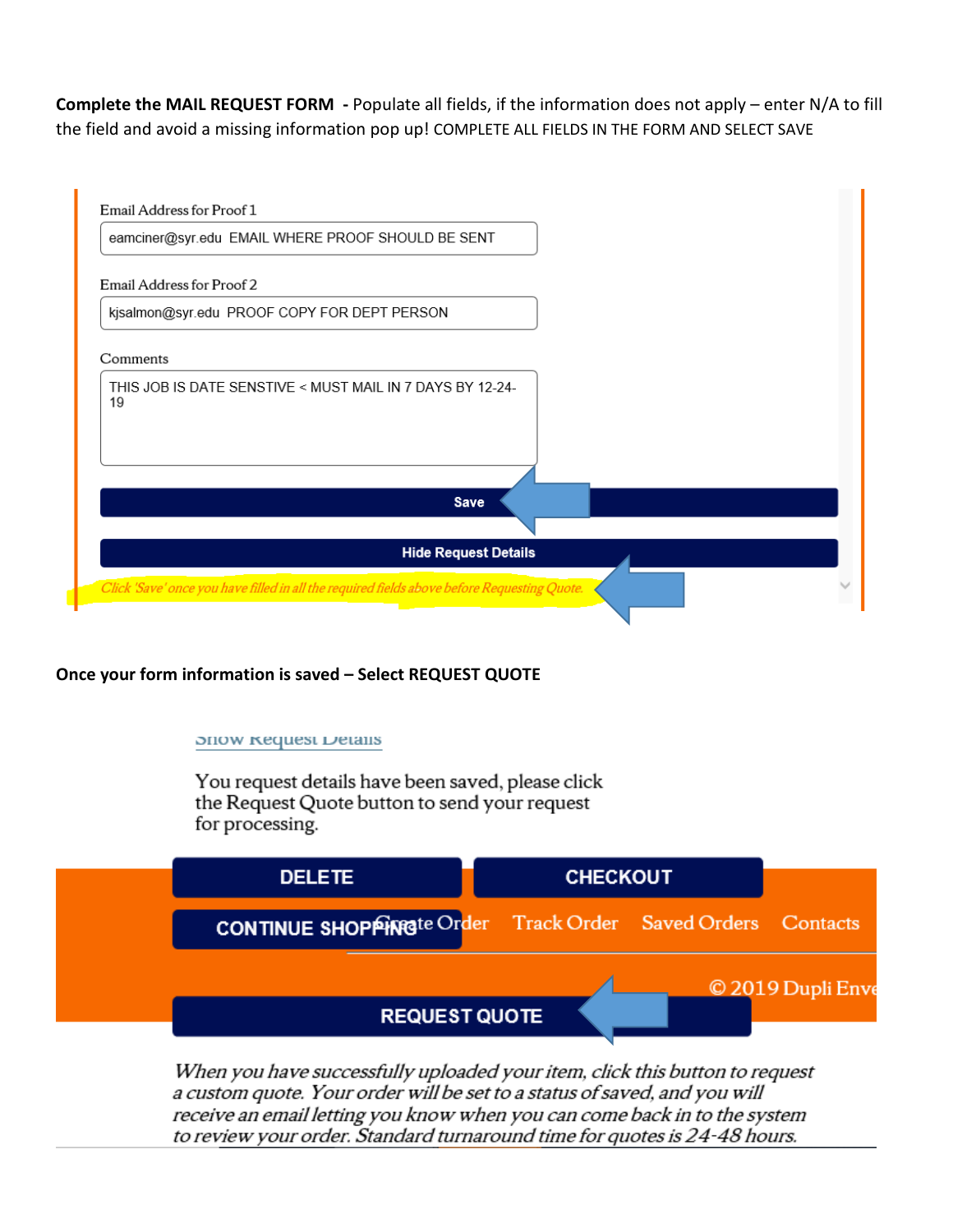## **This now is sent to Dupli to get the pricing / quote for your project.**

## **Now you hit CLOSE SESSION button**

|                                                                         | Syracuse University - MySl 3U Dupli Online 3 Syracuse University - MySl S Brand Guidelines - Syracuse X Dupli - Internal Authentic |                      |
|-------------------------------------------------------------------------|------------------------------------------------------------------------------------------------------------------------------------|----------------------|
| <b>Syracuse University</b>                                              | Create Order Track Order Saved Orders                                                                                              |                      |
|                                                                         | Business Cards & Stationery Direct Mail Projects Print Projects Inventory Forms 150th Anniversary Too                              |                      |
|                                                                         | At least one item in your cart is not ready to be ordered yet. Please review the items in your order for details.                  |                      |
| Order Number: 2838626                                                   |                                                                                                                                    |                      |
| <b>Description</b>                                                      | <b>Proof Status</b>                                                                                                                |                      |
| 1. MAIL QUOTE REQUEST TEST<br>view/edit                                 | The quote request for this item must be processed prior to<br>Delete<br>submission                                                 |                      |
| Error/Warning Key                                                       |                                                                                                                                    |                      |
|                                                                         |                                                                                                                                    |                      |
|                                                                         |                                                                                                                                    |                      |
|                                                                         | This order has been saved for future use. You can use the order number (2838626) to retrieve the order at a later date             |                      |
| You can click the Close Session button to close this Punch Out session. |                                                                                                                                    |                      |
| <b>Save For Future Use</b>                                              |                                                                                                                                    |                      |
|                                                                         |                                                                                                                                    | <b>Close Session</b> |

**Once the quote is priced (standard turnaround time is 1 day) you will receive a system generated email on Outlook that your quote is ready in saved orders.**

|                                                           | From: orders_csr61@duplionline.com <orders_csr61@duplionline.com></orders_csr61@duplionline.com>                                                                                                                                                                                                    |                       |  |  |  |
|-----------------------------------------------------------|-----------------------------------------------------------------------------------------------------------------------------------------------------------------------------------------------------------------------------------------------------------------------------------------------------|-----------------------|--|--|--|
| Sent: Friday, December 20, 2019 4:10 PM                   |                                                                                                                                                                                                                                                                                                     |                       |  |  |  |
| To: Betsy McInerney <eamciner@syr.edu></eamciner@syr.edu> |                                                                                                                                                                                                                                                                                                     |                       |  |  |  |
|                                                           | Subject: Syracuse University Order Information - Quote Updated - OrderNumber 2846559, DetailLine 5117061                                                                                                                                                                                            |                       |  |  |  |
|                                                           | The quote for your order is now complete. Please return to the Dupli punch out and review under the "Saved Orders" tab.                                                                                                                                                                             |                       |  |  |  |
|                                                           | If you are satisfied with the quote, continue to the checkout page and submit the order. We will then begin working on a proof to send to you. If you need this quote to be altered, please click "Edit", make the necessary<br>changes and then resubmit by clicking "Request Quote" button again. |                       |  |  |  |
|                                                           | Thank you for your business                                                                                                                                                                                                                                                                         |                       |  |  |  |
|                                                           | <b>Order Information</b>                                                                                                                                                                                                                                                                            | Order Number: 2846559 |  |  |  |
|                                                           | <b>Description</b>                                                                                                                                                                                                                                                                                  | Quantity              |  |  |  |
|                                                           | <b>MAIL TEST</b>                                                                                                                                                                                                                                                                                    | 120                   |  |  |  |
|                                                           | Preview                                                                                                                                                                                                                                                                                             |                       |  |  |  |
|                                                           | x The linked image cannot<br>للأولية المستعملين المسا                                                                                                                                                                                                                                               |                       |  |  |  |
|                                                           | Click Here to open a new browser window to display this proof                                                                                                                                                                                                                                       |                       |  |  |  |
|                                                           |                                                                                                                                                                                                                                                                                                     |                       |  |  |  |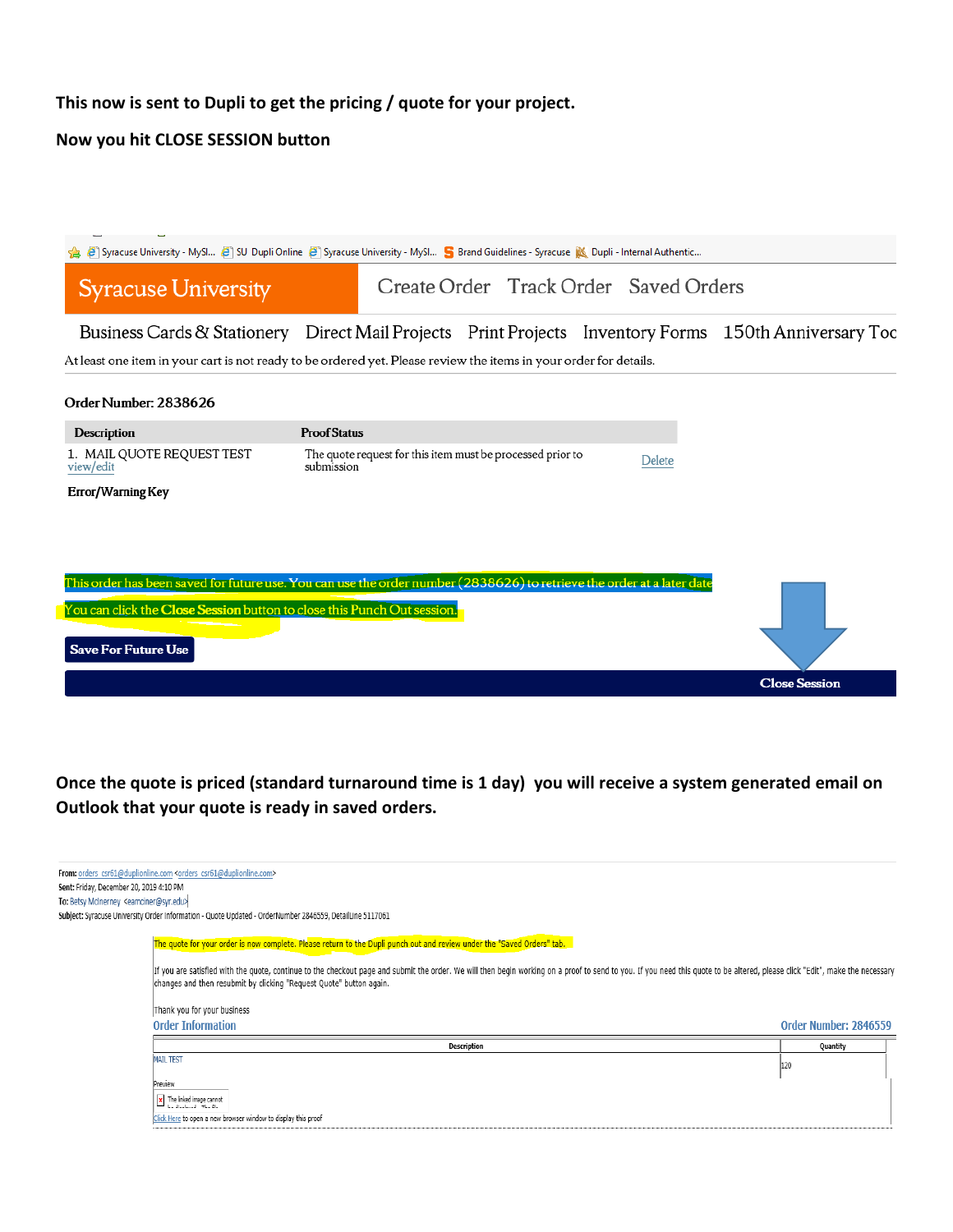# **STEP 2 – Email is received that Quote is ready in your saved orders and and you are ready to go back in to check out!**

**You will now sign back into the catalog to checkout in Eprocurement and submit the order to Dupli.**

Log onto eProcurement via **Myslice –** Select **Financials / Supply Chain** under **Peoplesoft Applications**

Select **MAIN MENU at** top**, EPROCUREMENT ,** then **REQUISITION** to Create a Requisition on merchant page

Select **Requisition Settings,** then complete **Requisition Name** and chart string information information fields only.

| <b>Main Menu</b>                        | $\rightarrow$ eProcurement $\rightarrow$ Requisition                                                       |                 |
|-----------------------------------------|------------------------------------------------------------------------------------------------------------|-----------------|
| <b>Create Requisition</b> ?             |                                                                                                            |                 |
| <b>Elizabeth A McInerney</b><br>Welcome | 潭 0 Lines<br><b><del><sup>⊁</sup>My Preferences</del> <sup>\$</sup> Requisition Settings</b><br>e Home<br> | Checkout        |
| H<br><b>Request Options</b>             | Search Web<br>Search<br>$\check{ }$                                                                        | Advanced Search |
| Web $\odot$                             |                                                                                                            |                 |

### **Enter Requisition Name (name of the Mailing for your reference only)**

| <b>Requisition Settings</b>                                                                                                                                                               |
|-------------------------------------------------------------------------------------------------------------------------------------------------------------------------------------------|
| SYRUN<br><b>Business Unit</b><br>Syracuse Univers<br><b>Requisition Name</b><br>Requester EAMCINER<br>Priority Medium<br>$\checkmark$<br>Elizabeth A McInerney<br><b>USD</b><br>*Currency |
| Default Options (?)                                                                                                                                                                       |
| If you select this option, the defaults specified below will be applied to requisition lines when there are no predefined values for these<br>$\bigcirc$ Default<br>fields.               |
| <b>◎</b> Override<br>If you select this option, the defaults specified below will override any predefined values for these fields only non-blank values are assigned.                     |
| Line Defaults (?)                                                                                                                                                                         |

the data in the corresponding fields on the selected lines that are available for sourcing.

### **Complete Fund, Department and Program fields and Hit OK!**

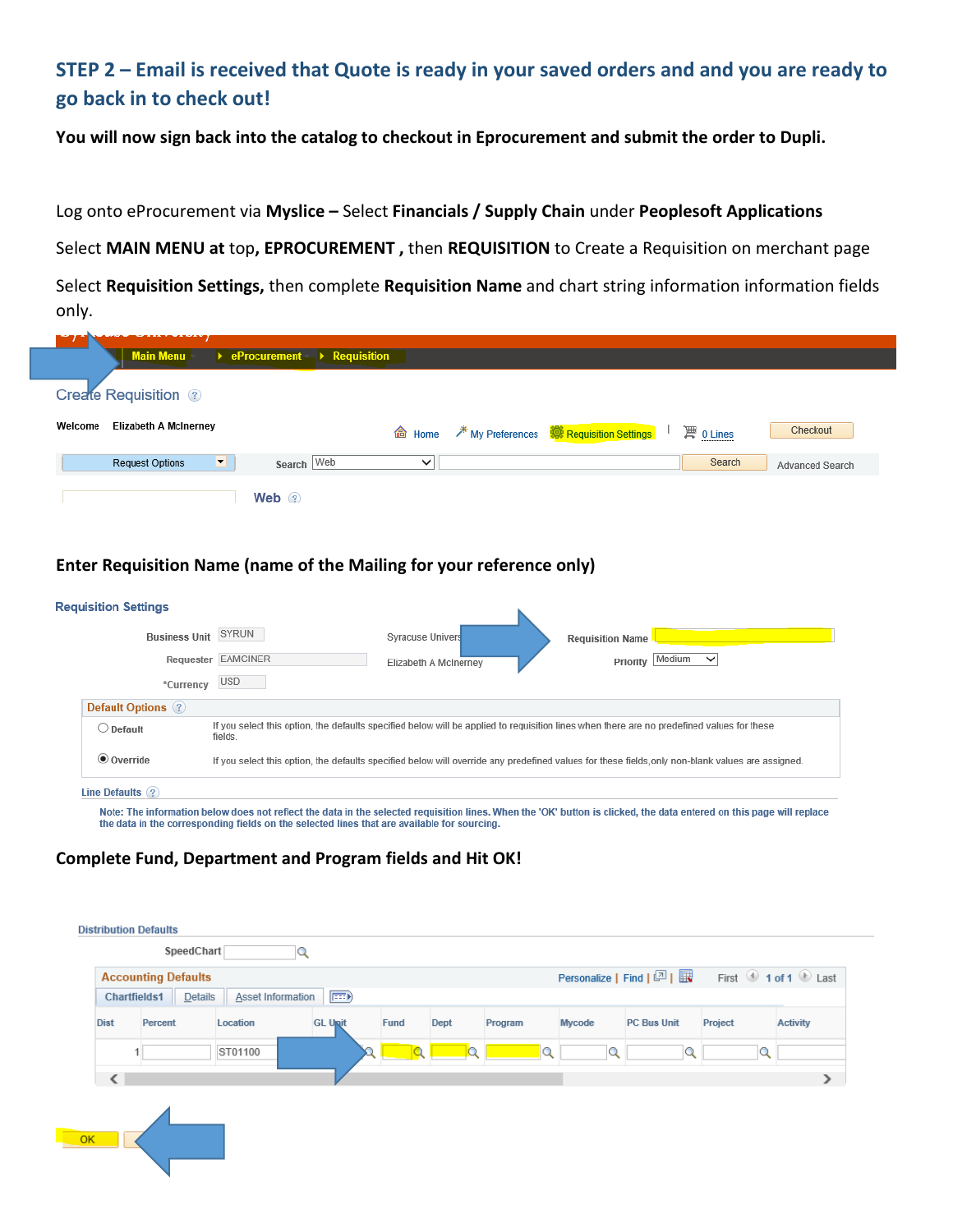#### **Select Duplionline on the Merchant Page**



Choose to DISPLAY the nonsecure items.

Business Cards, Stationery, Printing & Mailing

#### **Go to SAVED ORDERS**



**Select the Order number – this puts the quote into your Shopping Cart.**